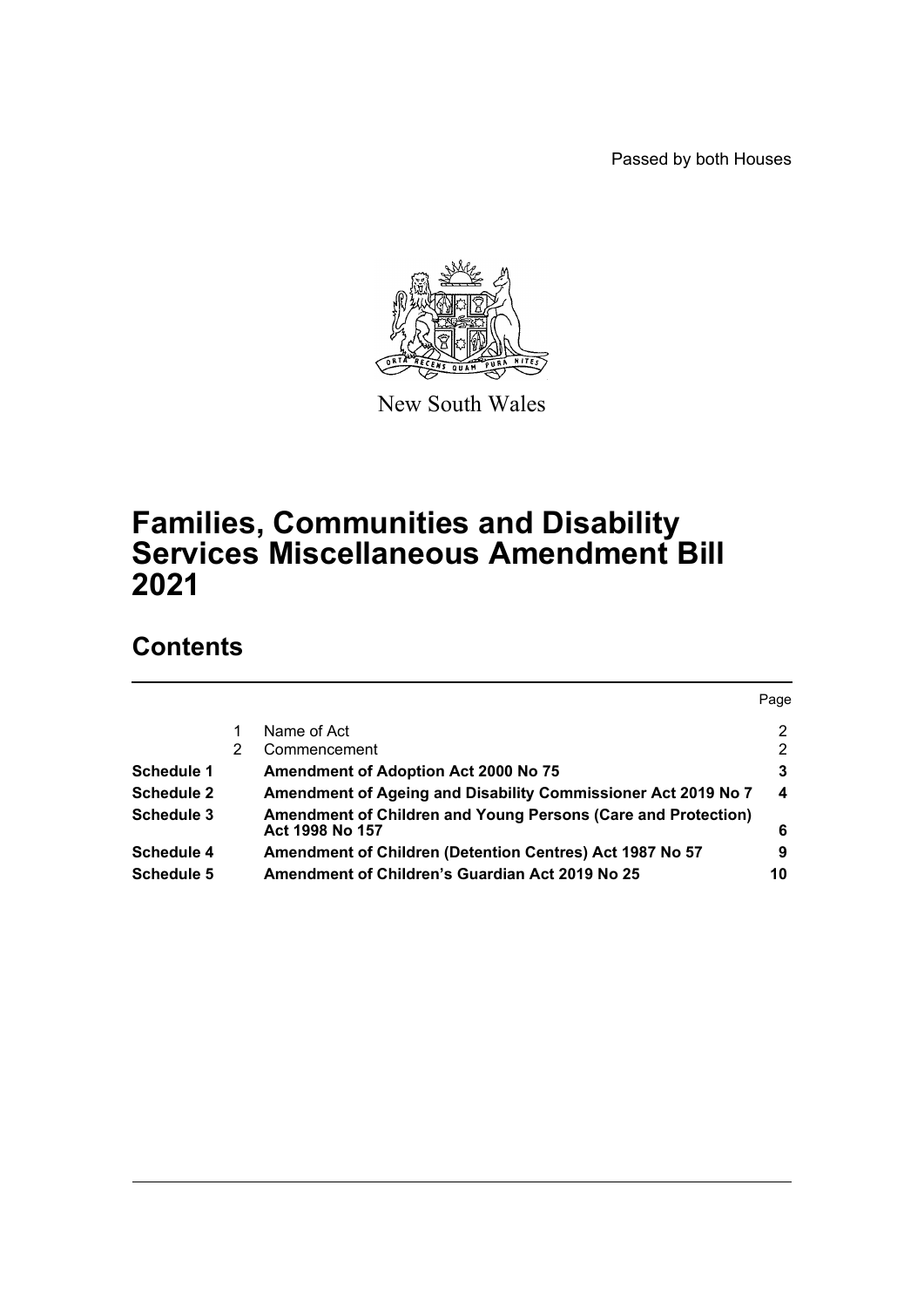*I certify that this public bill, which originated in the Legislative Assembly, has finally passed the Legislative Council and the Legislative Assembly of New South Wales.*

> *Clerk of the Legislative Assembly. Legislative Assembly, Sydney, , 2021*



New South Wales

# **Families, Communities and Disability Services Miscellaneous Amendment Bill 2021**

Act No , 2021

An Act to make miscellaneous amendments to various Acts that relate to families, communities and disability services; and for related purposes.

*I have examined this bill and find it to correspond in all respects with the bill as finally passed by both Houses.*

*Assistant Speaker of the Legislative Assembly.*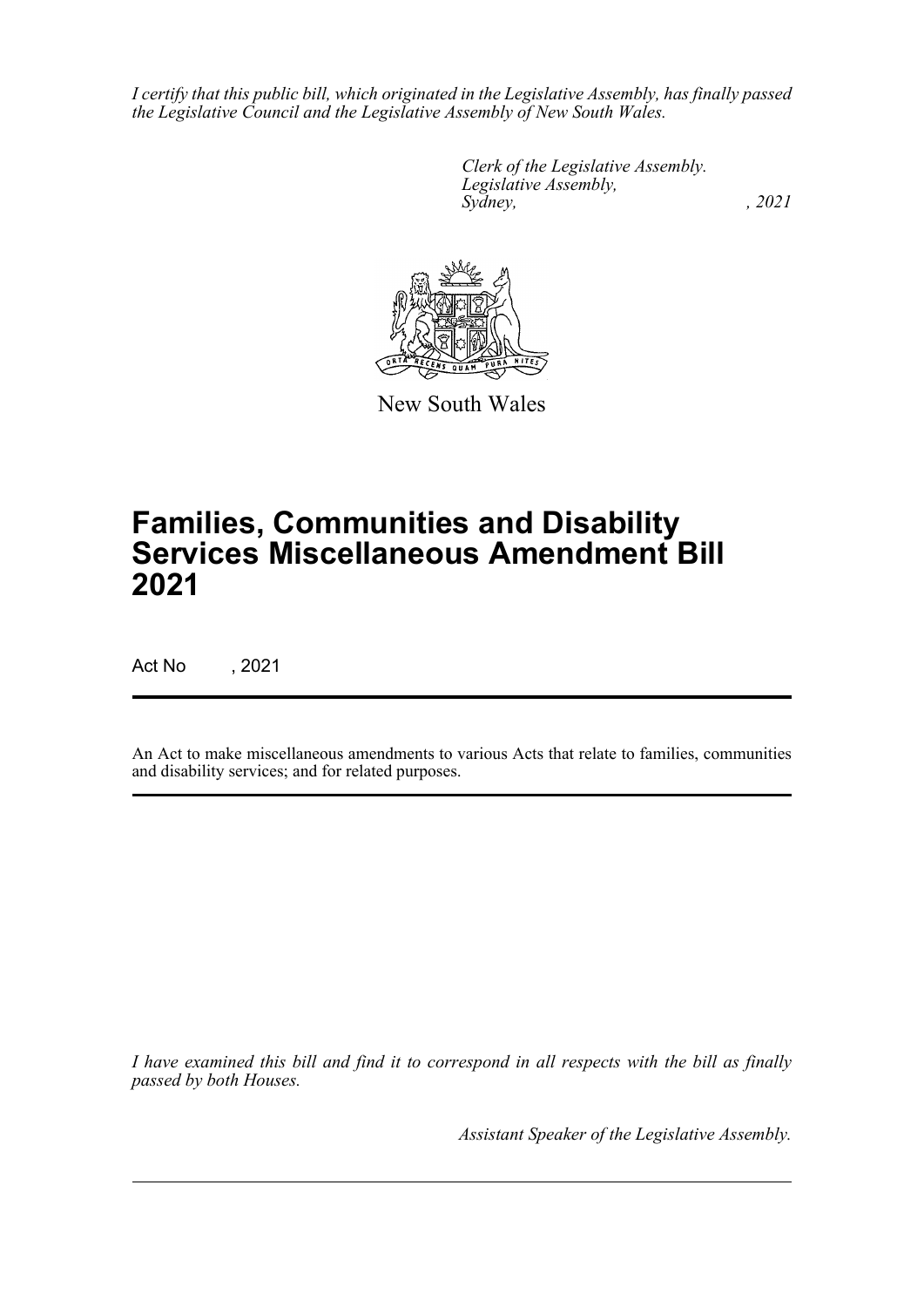Families, Communities and Disability Services Miscellaneous Amendment Bill 2021 [NSW]

## <span id="page-2-0"></span>**The Legislature of New South Wales enacts—**

#### **1 Name of Act**

This Act is the *Families, Communities and Disability Services Miscellaneous Amendment Act 2021*.

#### <span id="page-2-1"></span>**2 Commencement**

This Act commences on the date of assent to this Act.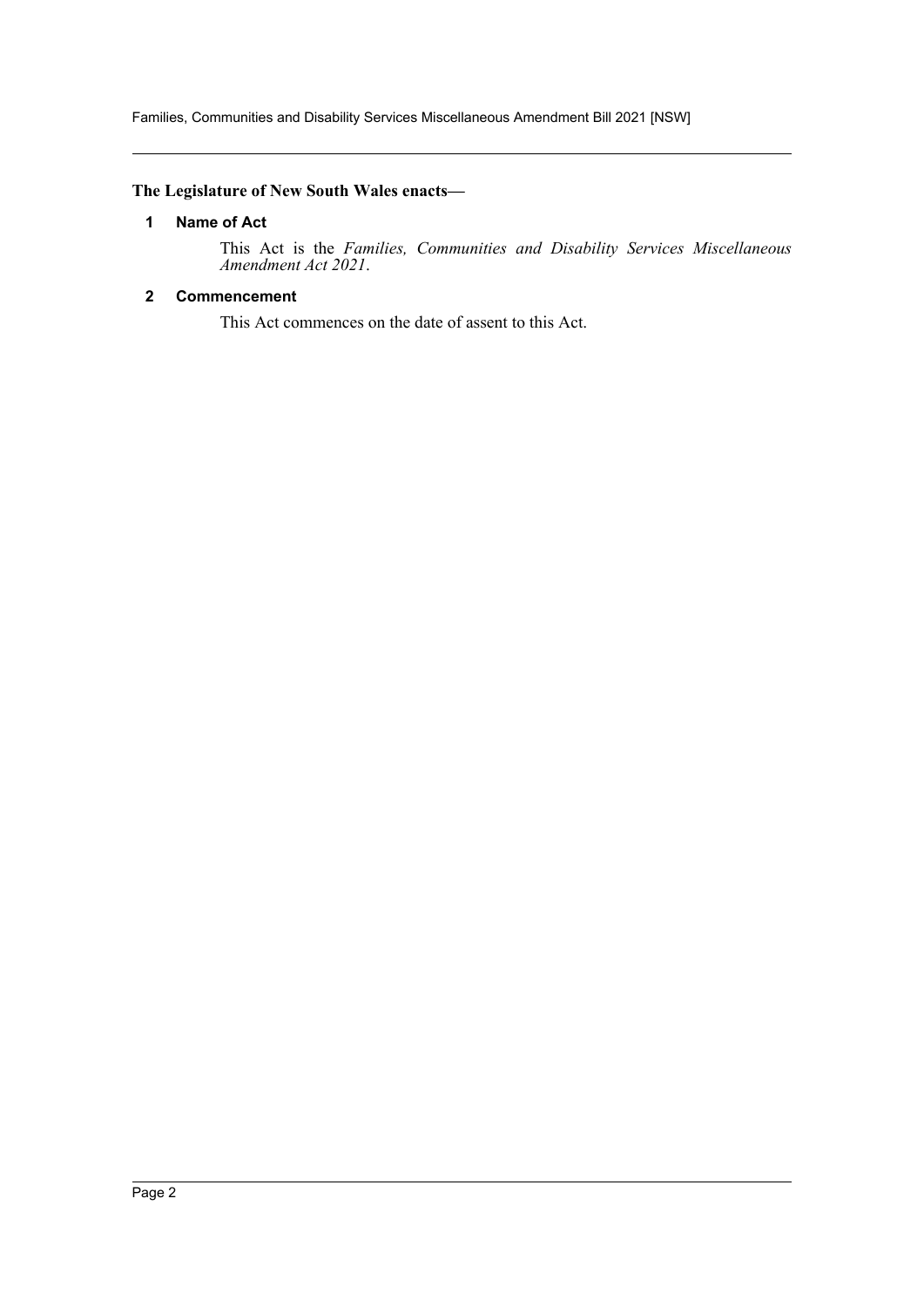# <span id="page-3-0"></span>**Schedule 1 Amendment of Adoption Act 2000 No 75**

## **[1] Sections 133AA and 133AB**

Insert after section 133A—

#### **133AA Information contained in court records**

A person does not lose an entitlement to receive information under this Chapter, including by operation of section 143, due to the information also being contained in a record of court proceedings.

#### **133AB Single application for information under this Act and Children and Young Persons (Care and Protection) Act 1998**

- (1) An application by a person for information the person is entitled to receive under this Chapter may include a request for information the person is entitled to access under the *Children and Young Persons (Care and Protection) Act 1998*, Chapter 8, Part 6.
- (2) The information under the *Children and Young Persons (Care and Protection) Act 1998* may be provided to the person despite no request having been made under that Act.

# **[2] Section 194 Restriction on inspection of records**

Insert after section 194(2)—

- (3) This section does not prevent a record from being produced to the following if required by a subpoena or other compulsory process—
	- (a) a court,
	- (b) a tribunal,
	- (c) an authority or person having power to require the production of documents or the answering of questions.
- (4) In this section—

*produce* includes permit access to.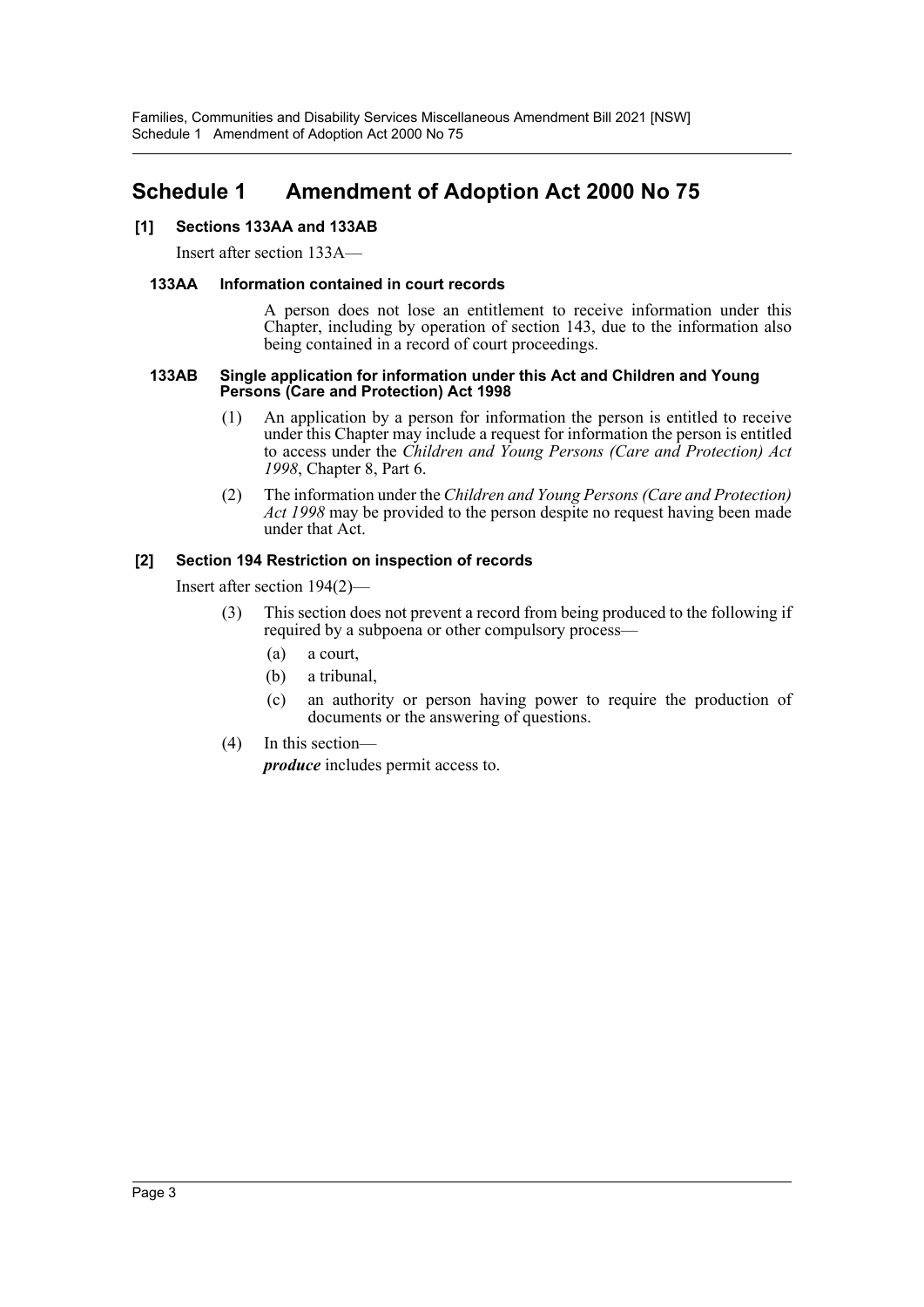# <span id="page-4-0"></span>**Schedule 2 Amendment of Ageing and Disability Commissioner Act 2019 No 7**

# **[1] Section 3 Definitions**

Insert in alphabetical order in section 3(1)—

*detrimental action* means action causing, comprising or involving 1 or more of the following—

- (a) injury, damage or loss,
- (b) intimidation or harassment,
- (c) discrimination, disadvantage or adverse treatment in relation to employment,
- (d) dismissal from, or prejudice in, employment,
- (e) prejudice in the provision of a service,
- (f) disciplinary proceedings.

## **[2] Section 15A**

Insert after section 15—

#### **15A Protection of employees or contractors who assist Commissioner**

(1) An employer must not take or threaten to take detrimental action against an employee or contractor because the employee or contractor assists, or proposes to assist, the Commissioner with any function in relation to a report about the abuse, neglect or exploitation of an adult with disability or an older adult.

Maximum penalty—50 penalty units.

(2) In this section—

*employer* includes—

- (a) a person who engages a person as a contractor for services, and
- (b) a person acting on behalf of an employer.

## **[3] Section 24 Protection against retribution**

Omit the definition of *detrimental action* from section 24(3).

#### **[4] Section 31A**

Insert after section 31—

#### **31A Disclosure of information about outcome of report under section 13**

Despite section 31, if the Commissioner considers disclosure of information about the outcome of a report to the Commissioner under section 13 is consistent with the objects and principles of this Act, the Commissioner may disclose the information to the following persons—

- (a) a person who made the report,
- (b) another person concerned for the welfare of the adult with disability or the older adult who was alleged to have been subject to, or at risk of, abuse, neglect or exploitation.

#### **[5] Schedule 1**

Insert after section 36—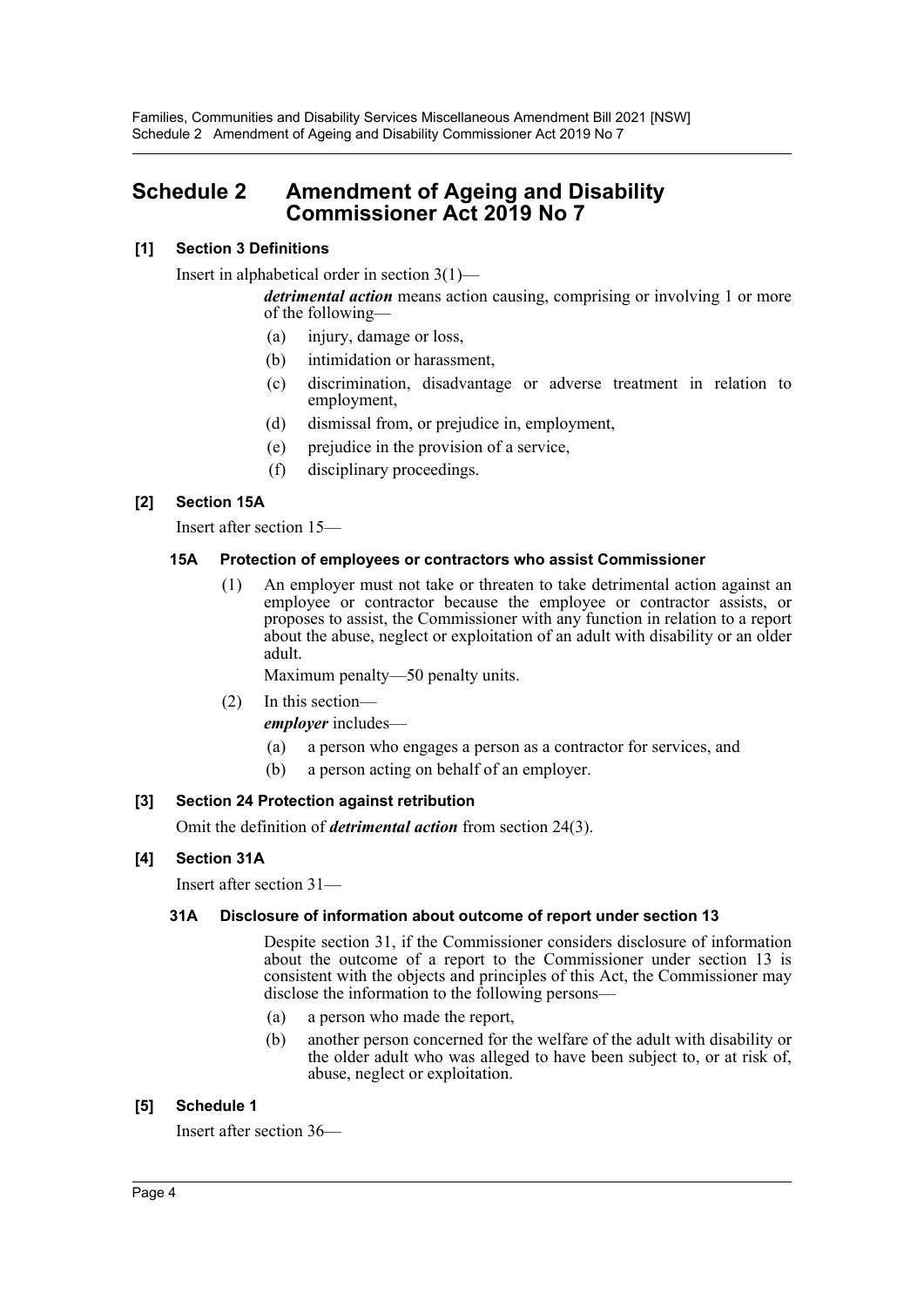# **Schedule 1 Savings, transitional and other provisions**

## **1 Regulations**

- (1) The regulations may contain provisions of a savings or transitional nature consequent on the commencement of—
	- (a) a provision of this Act, or
	- (b) a provision amending this Act.
- (2) A savings or transitional provision consequent on the commencement of a provision must not be made more than 2 years after that commencement.
- (3) A savings or transitional provision made consequent on the commencement of a provision is repealed 2 years after that commencement.
- (4) A savings or transitional provision made consequent on the commencement of a provision may take effect before that commencement but not before—
	- (a) for a provision of this Act, the date of assent to this Act, or
	- (b) for a provision amending this Act, the date of assent to the amending Act.
- (5) A savings or transitional provision taking effect before its publication on the NSW legislation website does not—
	- (a) affect the rights of a person existing before that publication in a way prejudicial to the person, or
	- (b) impose liabilities on a person for anything done or omitted to be done before that publication.
- (6) In this clause—

*person* does not include the State or an authority of the State.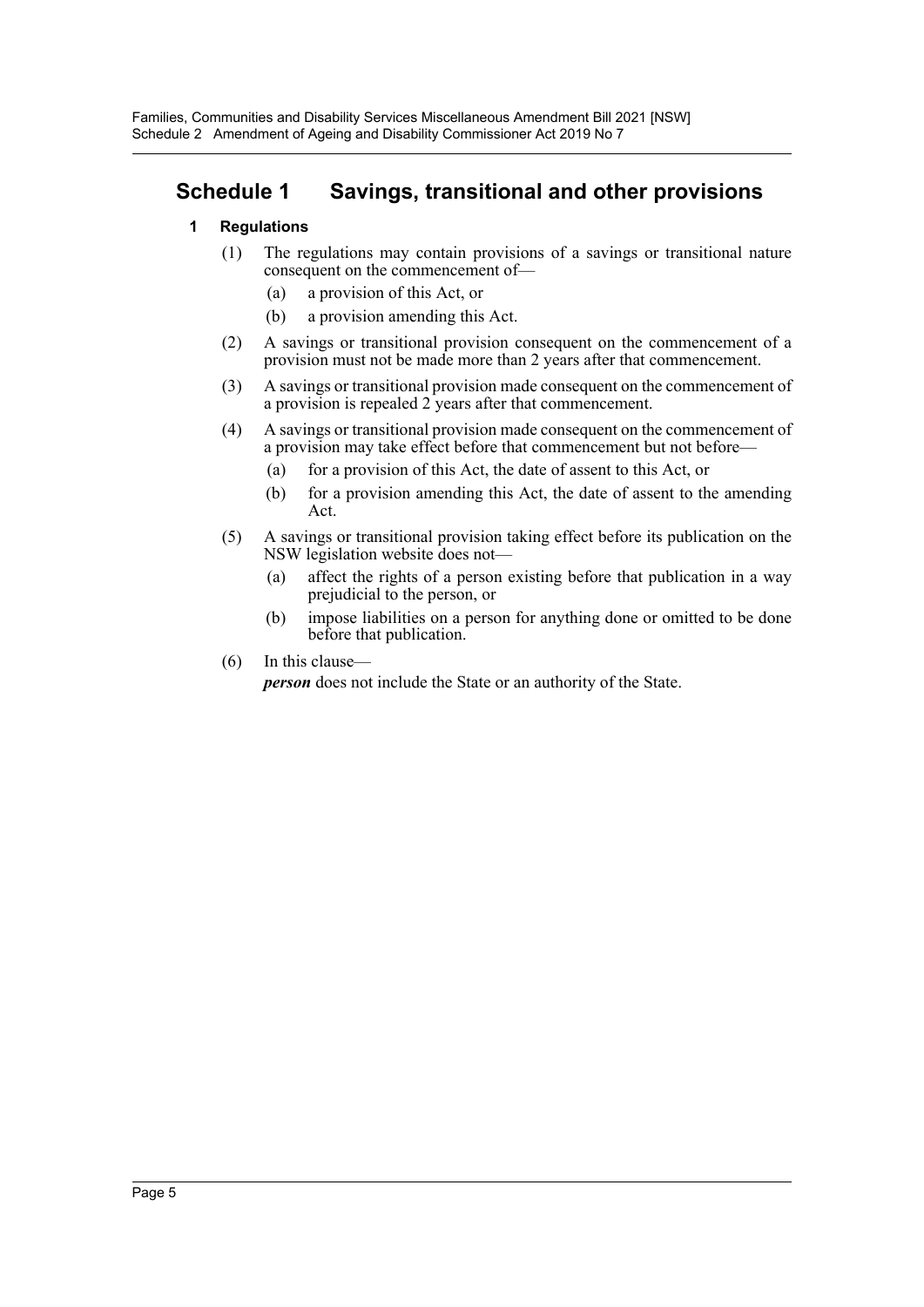# <span id="page-6-0"></span>**Schedule 3 Amendment of Children and Young Persons (Care and Protection) Act 1998 No 157**

# **[1] Section 76 Order for supervision**

Omit "The" from section 76(3).

Insert instead "Unless otherwise provided by this section, the".

# **[2] Section 76(3A)**

Omit "Despite subsection (3), the". Insert instead "The".

# **[3] Section 76(4)–(4B)**

Omit section 76(4). Insert instead—

- (4) The Children's Court may require the presentation of the following reports
	- a report before the end of the period of supervision stating the following—
		- (i) the outcomes of the supervision,
		- (ii) whether the purposes of the supervision have been achieved,
		- (iii) whether there is a need for further supervision to protect the child or young person,
		- (iv) whether other orders should be made to protect the child or young person,
	- (b) one or more reports during the period of supervision describing the progress of the supervision.
- (4A) The Court may consider a report presented under subsection (4) after the period of supervision ends if the Court considers it both—
	- (a) reasonable in the circumstances, and
	- (b) in the best interests of the child or young person.
- (4B) After considering a report under subsection (4A), the Court may make a new supervision order that ends no later than the day that is 24 months after the order made under subsection (3) or (3A) commenced.

## **[4] Section 76(6)**

Omit "Despite subsection (3), the". Insert instead "The".

## **[5] Section 78 Care plans**

Omit section 78(5). Insert instead—

- (5) A care plan is to be in the form approved by the Secretary after consultation with the Children's Court Advisory Committee established under the *Children's Court Act 1987*.
- (6) The regulations may prescribe other requirements for a care plan.

#### **[6] Section 79C Financial assistance for children and young persons in respect of whom guardianship orders are made**

Insert after section 79C(4)—

(5) The provision of financial assistance under this section is subject to conditions prescribed by the regulations.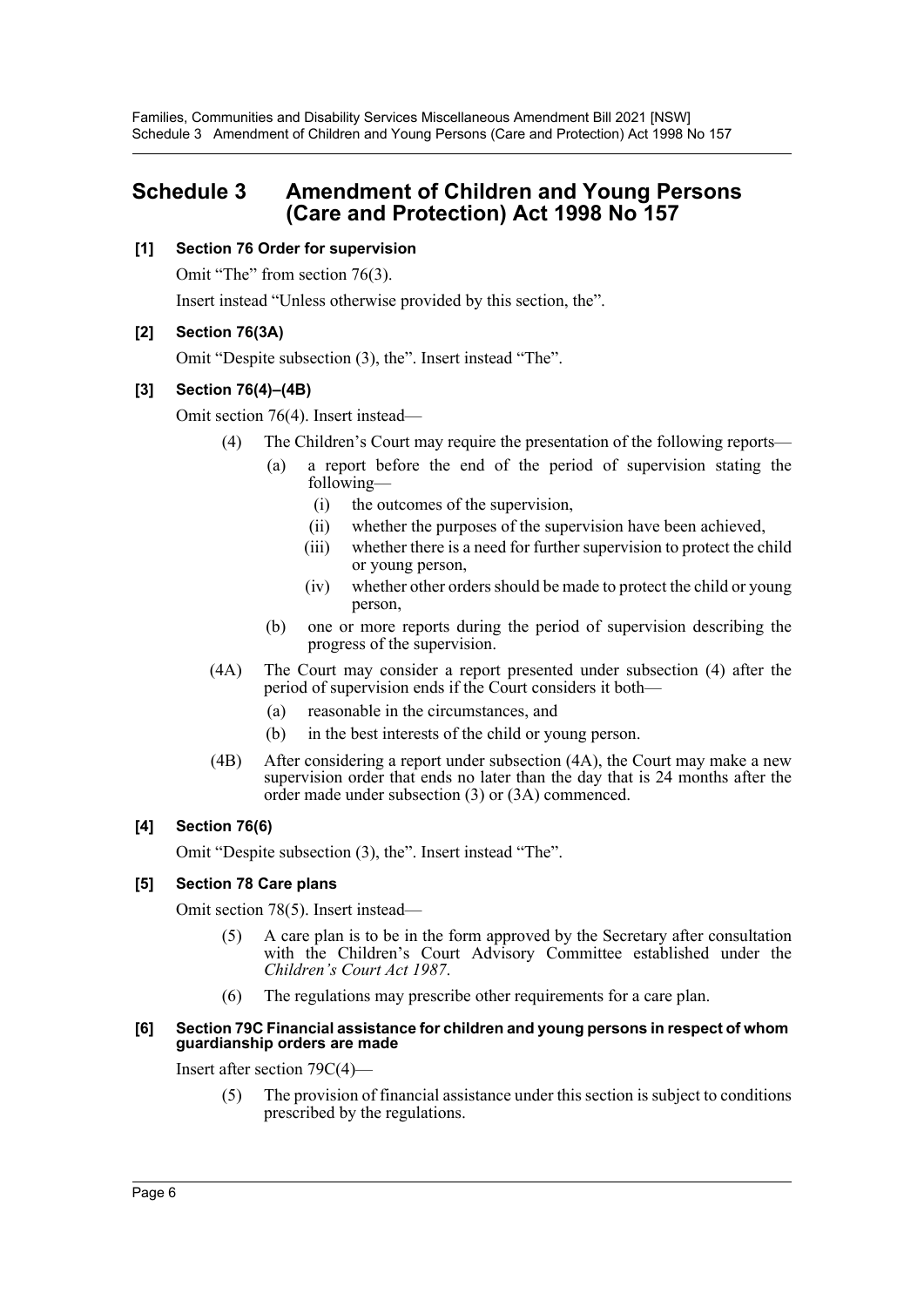Families, Communities and Disability Services Miscellaneous Amendment Bill 2021 [NSW] Schedule 3 Amendment of Children and Young Persons (Care and Protection) Act 1998 No 157

#### **[7] Section 82 Report on suitability of arrangements concerning parental responsibility**

Omit "12 months" from section 82(2)(a). Insert instead "24 months".

#### **[8] Section 82(2A)**

Insert after section 82(2)—

- (2A) A report may be provided to the Children's Court after the time required by subsection  $(2)(a)$  if the Court considers it both—
	- (a) reasonable in the circumstances, and
	- (b) in the best interests of the child or young person.

#### **[9] Section 98 Right of appearance**

Omit "the Children's Court is to" from section 98(2A).

Insert instead "the Children's Court may".

#### **[10] Section 137 Authorised carers**

Omit section 137(2). Insert instead—

- (2) The regulations may provide for the following—
	- (a) the authorisation of persons as authorised carers, including on a provisional basis,
	- (b) the making and determination of an application for authorisations,
	- (c) the imposition or variation of conditions on an authorisation, including, but not limited to the following—
		- (i) the maximum number of children and young persons who may be placed in the care of an authorised carer, including the maximum number in specified age groups,
		- (ii) the identification or description of children and young persons who may be placed in the care of an authorised carer,
	- (d) the period for which an authorisation remains in force,
	- (e) the cancellation or suspension of an authorisation, including events, the occurrence of which—
		- (i) result in automatic cancellation of an authorisation, or
		- (ii) raise a presumption an authorisation will be cancelled,
	- (f) the notification, by a designated agency, to the Children's Guardian of the placement of a child or young person in the out-of-home care of an authorised carer,
	- (g) the approval or prohibition of behaviour management practices that may be used by an authorised carer in managing the behaviour of a child or young person in out-of-home care.

## **[11] Section 170 Retention of records**

Insert after section 170(2A)—

- (2B) An agency that ceases to be a designated agency must deliver to the Secretary all records held by the agency about each authorised carer who cared for a child or young person the agency was responsible for supervising, including the following—
	- (a) probity checks,
	- (b) authorisations,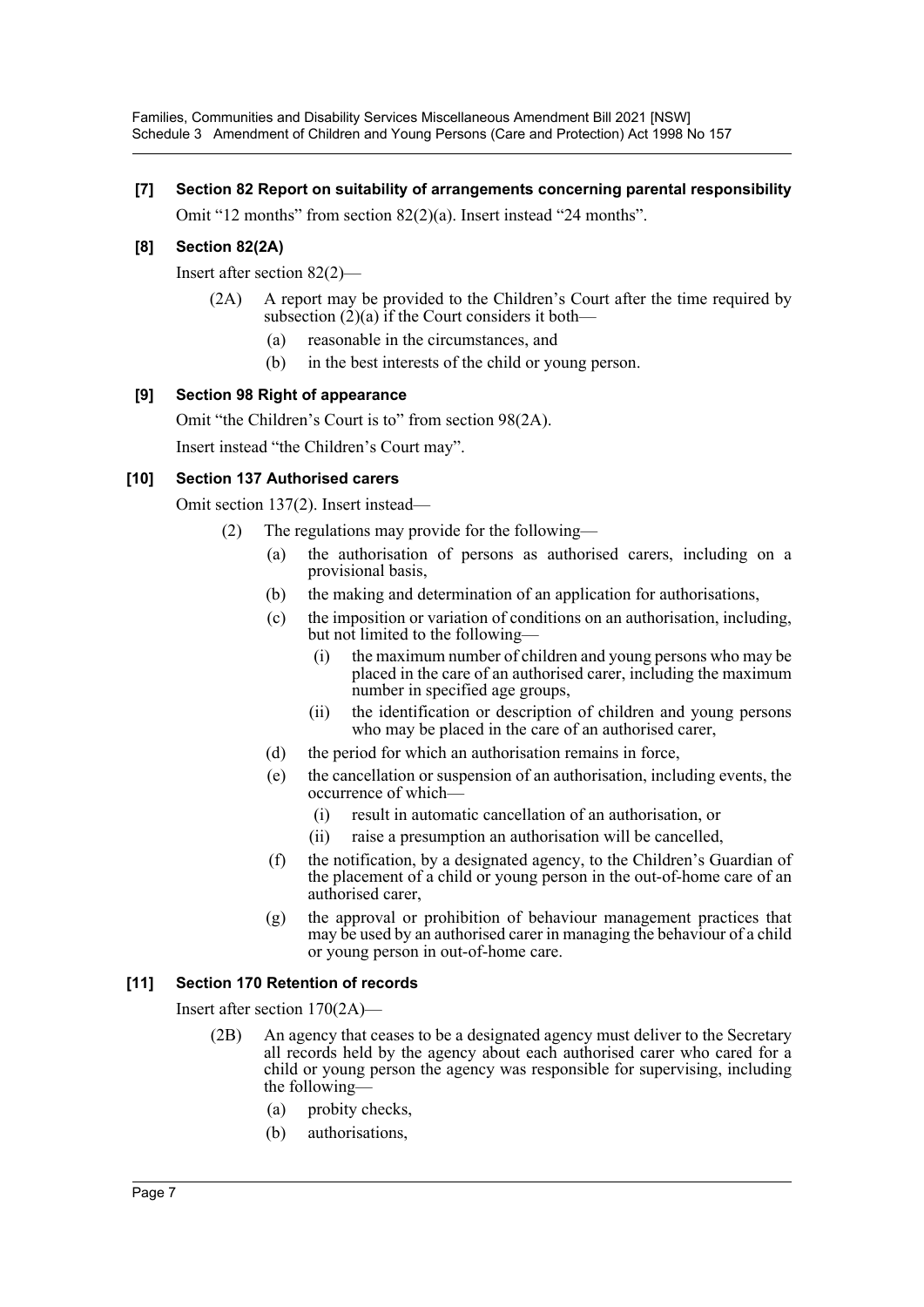- (c) assessments and internal reviews,
- (d) training histories,
- (e) records concerning reportable conduct allegations and the investigation of reportable conduct allegations,
- (f) other records prescribed by the regulations.

#### **[12] Section 245B Interpretation**

Omit section 245B(1), definition of *prescribed body*, paragraph (b). Insert instead—

- (b) a person or class of persons prescribed by the regulations for the purposes of this section, or
- (c) a body or class of bodies prescribed by the regulations for the purposes of this section.

#### **[13] Section 248 Provision and exchange of information**

Omit section 248(6), definition of *prescribed body*, paragraph (f). Insert instead—

- (f) a person or class of persons prescribed by the regulations for the purposes of this section, or
- (g) a body or class of bodies prescribed by the regulations for the purposes of this section,

#### **[14] Section 248C**

Insert after section 248B—

#### **248C Code of conduct**

- (1) The Minister may approve a code of conduct for authorised carers.
- (2) It is a condition of the authorisation of a person as an authorised carer that the authorised carer complies with the code of conduct.
- (3) The code of conduct must be published on the website of the Department.

## **[15] Section 264 Regulations**

Omit section 264(1A)(g). Insert instead—

(g) prescribing information that authorised carers must give to a designated agency,

## **[16] Section 264(1A)(i)**

Insert after section 264(1A)(h)—

(i) the circumstances in which an authorised carer or person residing with an authorised carer may be required to undergo a medical examination,

## **[17] Section 264(1A)(k)**

Insert after section 264(1A)(j)—

(k) the approval by the Secretary of the form of documents and reports required to be provided under the regulations,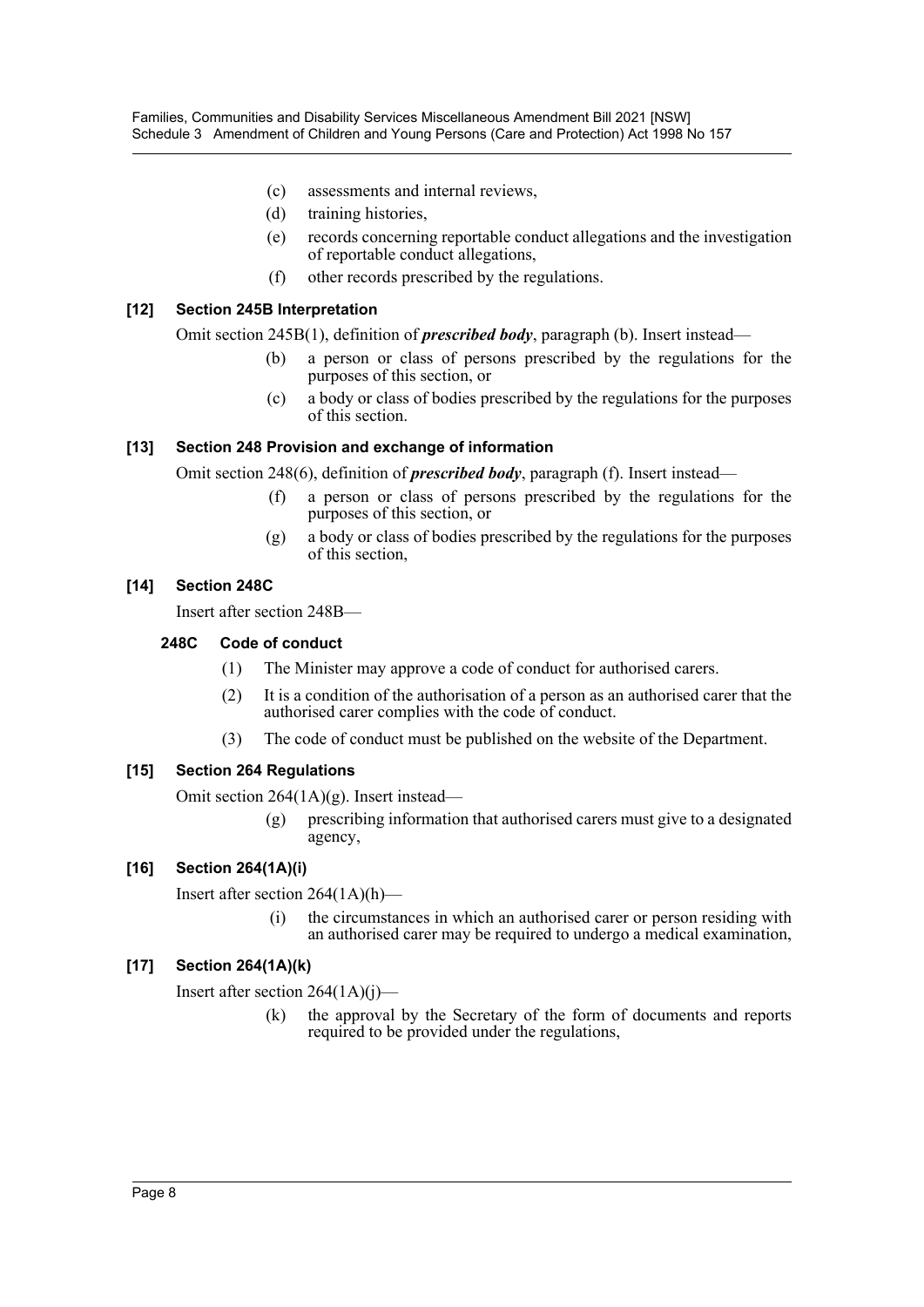# <span id="page-9-0"></span>**Schedule 4 Amendment of Children (Detention Centres) Act 1987 No 57**

## **[1] Section 9A Certain persons not to be detained in detention centres**

Omit "is the subject of an arrest warrant of any kind." from section 9A(1). Insert instead—

is the subject of—

- (a) an arrest warrant of any kind, or
- (b) a warrant or order for the detention of the person on remand.

# **[2] Section 9A(2A)**

Insert after section 9A(2)—

(2A) A person who is brought before a court on a warrant or order referred to in subsection (2) is not to be detained on remand in a detention centre until the proceedings to which the warrant or order relates are determined.